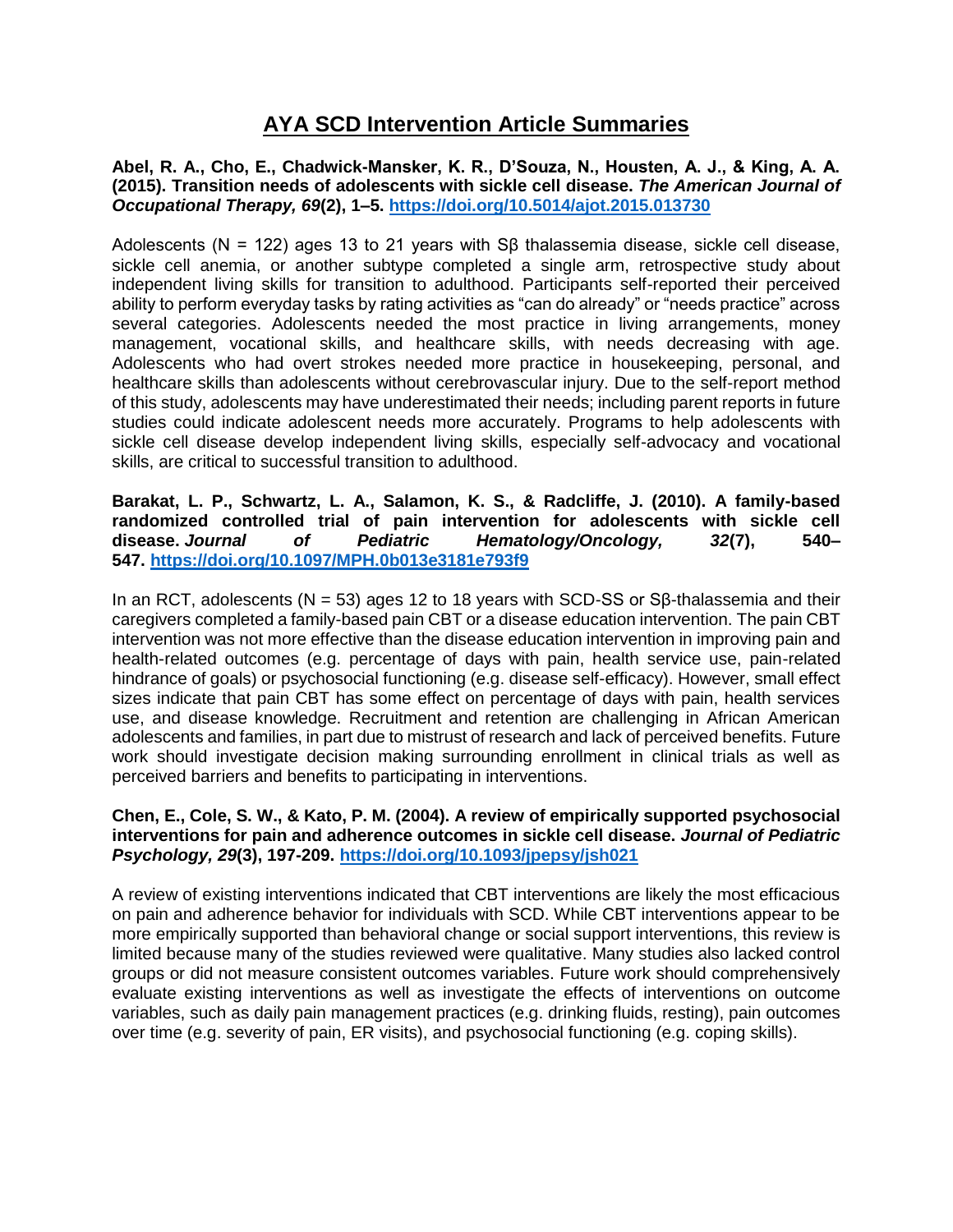**Clay, O. J., & Telfair, J. (2007). Evaluation of a disease-specific self-efficacy instrument in adolescents with sickle cell disease and its relationship to adjustment.** *Child Neuropsychology, 13***(2), 188–203. <https://doi.org/10.1080/09297040600770746>**

The Sickle Cell Self-Efficacy Scale (SCSES) is a nine-item scale that measures how much an adolescent or adult with SCD believes they have control over their daily lives despite having SCD. Adolescents (N = 131) ages 11 to 19 years with HbSS, Hb SC, Hb S $\beta$  thalassemia, or another subtype completed the SCSES measures of physical and psychological symptoms and a measure of personal health care (e.g. drinking fluids, understanding medical instructions). Greater self-efficacy was associated with fewer physical and psychological symptoms. Greater selfefficacy was also associated with drinking fluids, but not other personal health care activities. The SCSES is clinically useful because it is brief and could be used to predict adherence and effectiveness of interventions. Longitudinal studies need to determine if increased self-efficacy improves adjustment to SCD.

**Collins, M. H., Loundy, M. R., Brown, F. L., Hollins, L. D., Aldridge, Y., Eckman, J., & Kaslow, N. J. (1997). Applicability of criteria for empirically validated treatments to family interventions for pediatric sickle cell disease.** *Journal of Developmental and Physical Disabilities, 9***(4), 293–309. <https://doi.org/10.1023/A:1024973811042>**

Developing and implementing an SCD family intervention for use in low SES African American populations requires balancing methodological rigor with cultural sensitivity and flexibility with individual families. Several factors were considered in evaluating the efficacy of a manualized, family-oriented psychoeducational intervention conducted with patients ages 6 to 18 years ( $N =$ 34). Using a treatment manual for a fixed duration intervention allowed more providers to be trained in administering the intervention and was more attractive to families than an unstandardized, open-ended treatment. Random assignment to intervention and control conditions was methodologically optimal, but not always clinically optimal as families assigned to the control condition were concerned that they did not receive the intervention. Collecting followup data would have been useful in determining long term effects of interventions; however, collecting this data was difficult in low SES families.

**Crosby, L. E., Joffe, N. E., Peugh, J., Ware, R. E., & Britto, M. T. (2017). Pilot of the chronic disease self-management program for adolescents and young adults with sickle cell disease.** *Journal of Adolescent Health, 60***(1), 120– 123. <https://doi.org/10.1016/j.jadohealth.2016.08.022>**

Adolescents ( $N = 22$ ) ages 16 to 24 years completed a pilot group intervention focused on understanding sickle cell disease, managing symptoms, and learning action planning and problem-solving skills. Chronic disease self-efficacy, SCD-specific self-efficacy, and selfmanagement behavior (e.g. managing medications, talking with providers) were measured before, immediately after, three months after, and six months after the program. Chronic disease self-efficacy improved following the intervention, but SCD-specific self-efficacy and selfmanagement behavior did not. Although participants had high satisfaction with the program, only 64% of participants completed the study, highlighting the need for shorter or web-based interventions. Future work should also investigate long term effects of group intervention programs.

**Crosby, L. E., Quinn, C. T., & Kalinyak, K. A. (2015). A biopsychosocial model for the management of patients with sickle-cell disease transitioning to adult medical care.** *Advances in Therapy, 32***(4), 293–305. <https://doi.org/10.1007/s12325-015-0197-1>**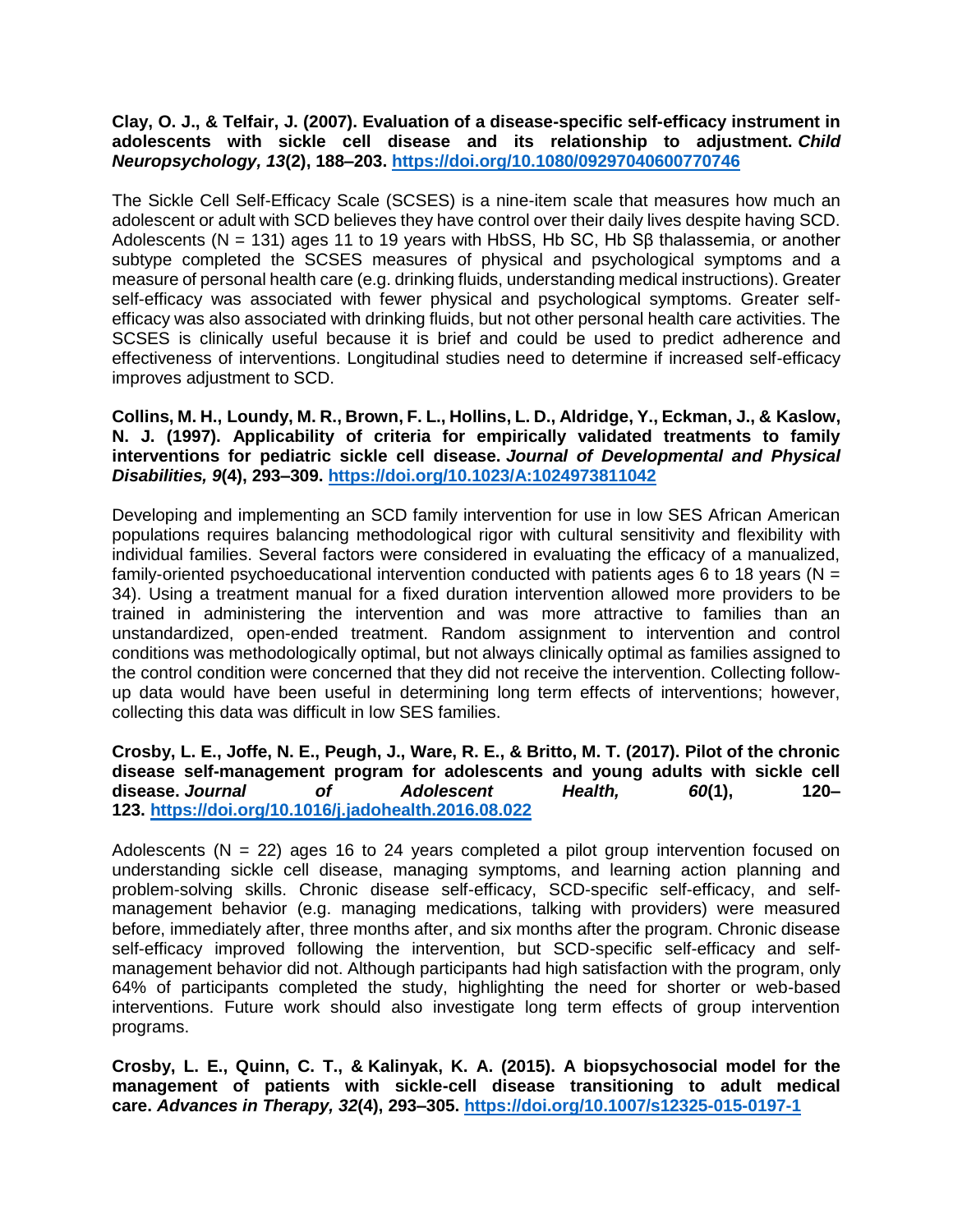Multidisciplinary, biopsychosocial transition models are critical for adolescents with SCD who are transitioning from pediatric care to adult care. In reviewing factors contributing to transition, three factors emerge: biological factors (chronic pain, organ damage, neurocognitive effects of brain injury), psychosocial factors (lack of readiness to transition, managing chronic pain), and sociological factors of (changing insurance coverage, schooling/employment challenges). Adult SCD care has fewer multidisciplinary services compared to pediatric SCD care, particularly because adult care often falls on general internists who do not have SCD expertise. To facilitate transition to adult care that improve health outcomes, transition teams should include pediatric and adult specialists as well as use flexible and patient focused timings for transition. Biopsychosocial transition models for SCD should be modeled after cystic fibrosis and hemophilia transition programs and should be evaluated in comparison to traditional transition models.

### **Crosby, L. E., Ware, R. E., Goldstein, A., Walton, A., Joffe, N. E., Vogel, C., & Britto, M. T. (2016). Development and evaluation of iManage: A self-management app co-designed by adolescents with sickle cell disease.** *Pediatric Blood & Cancer, 64***(1), 139– 145. <https://doi.org/10.1002/pbc.26177>**

iManage is an app designed to improve self-management behaviors in AYAs with SCD. Adolescents ( $N = 70$ ) ages 13 to 24 years with mostly subtype HbSS completed three phases to develop the app. First, they completed surveys regarding their internet usage, then interviews about perceived barriers to self-management, and finally participated in protype testing of iManage. Self-management barriers, including low disease self-efficacy and lack of peer support, informed the design of iManage such that the app contained features to track daily symptoms, visualize customizable self-management goals, and interact with peers. Adolescents rated iManage as easy to use, motivating, and beneficial. Future research should field test iManage to determine its efficacy in tracking health and self-management behavior.

**Gil, K. M., Carson, J. W., Sedway, J. A., Porter, L. S., Schaeffer, J. J. W., & Orringer, E. (2000). Follow-up of coping skills training in adults with sickle cell disease: Analysis of daily pain and coping practice diaries.** *Health Psychology, 19***(1), 85- 90. <http://doi.org/10.1037/0278-6133.19.1.85>**

Adults (N = 67) with a mean age of 33.18 years were randomly assigned to complete an individual, cognitive-based pain coping skills intervention or a disease education control intervention. The cognitive pain coping intervention included relaxation and distraction exercises. At a three-month follow-up, participants in the coping skills condition had lower pain as measured in the lab and reported higher coping attempts compared to disease education condition participants. Analyses of daily pain diaries also indicated that patients in the coping skills condition used coping skills more often on high pain days. However, at three months, neither the coping skills intervention nor the disease education intervention affected pain severity, medication use, or healthcare contacts. Future work should investigate interventions that promote daily practice of coping skills.

**Gil, K. M., Wilson, J. J., Edens, J. L., Workman, E., Ready, J., Sedway, J., … Daeschner, C. W. (1997). Cognitive coping skills training in children with sickle cell disease pain.** *International Journal of Behavioral Medicine, 4***(4), 364- 377. [https://doi.org/10.1207/s15327558ijbm0404\\_7](https://doi.org/10.1207/s15327558ijbm0404_7)**

Children and adolescents (N = 49, mean age = 11.9 years) with HbSS, HbSC, and HbS $\beta$ thalassemia were randomly assigned to a brief cognitive coping skills intervention or to a standard care control. Participants who learned cognitive coping skills (e.g. relaxation, pleasant imagery,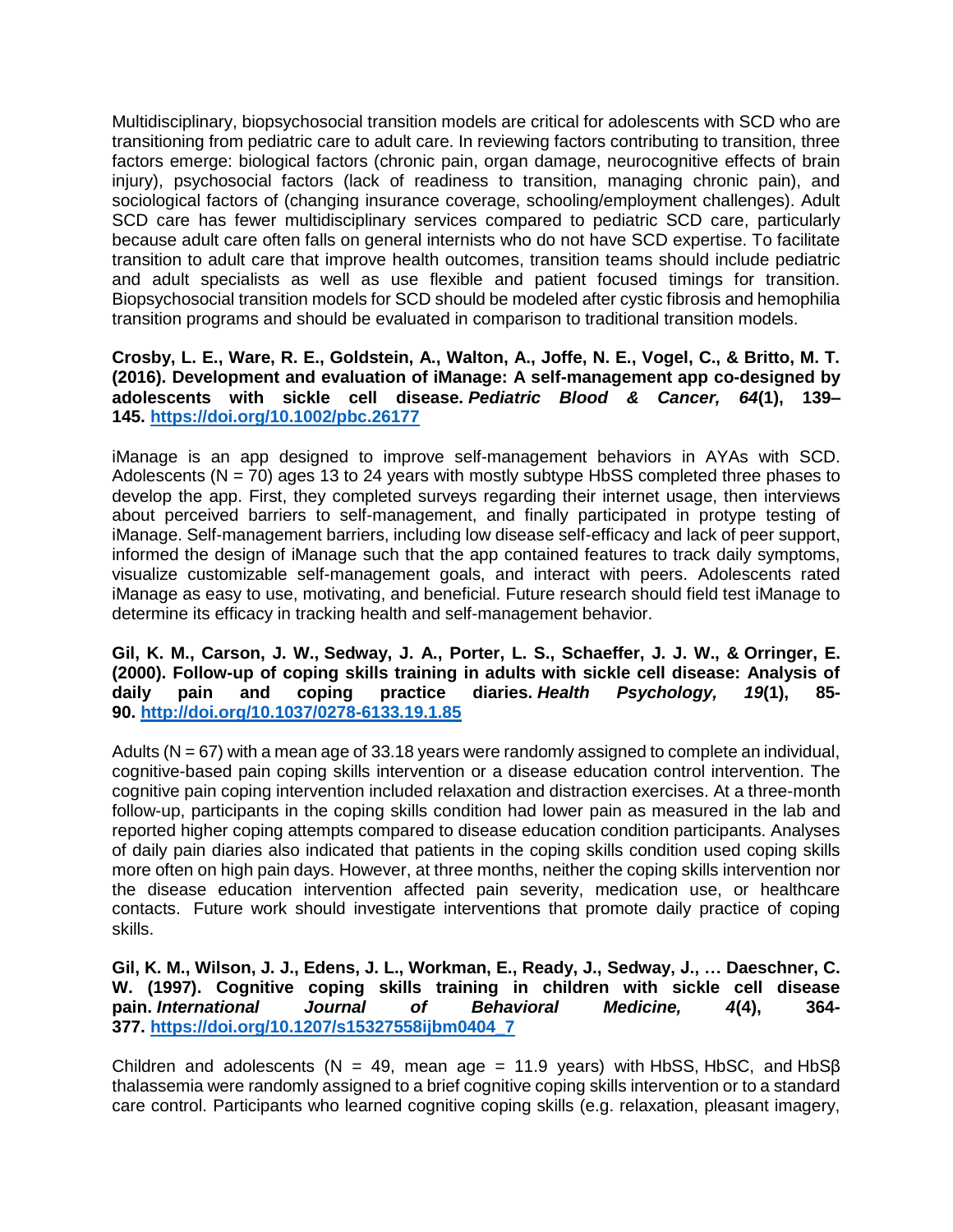calming self-statements) reported less pain when measured with a lab pain stimulation. On a coping strategies questionnaire that measured coping attempts, negative thinking, and illness focused strategies, participants in the coping skills condition indicated decreased negative thinking compared to the control. Future work should investigate the utility of teaching coping skills to parents so that they can serve as models for their children.

## **Hankins, J. S., Osarogiagbon, R., Adams-Graves, P., McHugh, L., Steele, V., Smeltzer, M. P., & Anderson, S. M. (2012). A transition pilot program for adolescents with sickle cell disease.** *Journal of Pediatric Health Care, 26***(6), e45 e49. <https://doi.org/10.1016/j.pedhc.2012.06.004>**

Adolescents (N = 83) aged 17 to 19 years with SCD subtypes: HbSS, HbSβ<sup>0</sup> thalassemia, HbSC, HbSβ<sup>+</sup> thalassemia HbS/HPFH) were recruited to participate in a pilot transition program. In this transition program, adolescents and their parents toured an adult SCD program, discussed transitioning with pediatric staff, and scheduled a first appointment with the adult program. Adolescents who volunteered to complete the program ( $N =$ 43) rated the program as helpful and attended first appointments with adult hematologists at a higher rate than adolescents who did not participate in the program. Seamless, continued care from pediatric to adult settings is essential for AYAs with SCD, indicating that future work to determine the efficacy of transition programs on behavior and medical outcomes (e.g. ER visits, self-management) is imperative.

## **Kaslow, N. J., & Brown, F. (1995). Culturally sensitive family interventions for chronically ill youth: Sickle cell disease as an example.** *Family Systems Medicine, 13***(2), 201– 213. <https://doi.org/10.1037/h0089393>**

Strong extended family network, including nonblood relatives, as well as low socioeconomic (SES) and desire for a sense of empowerment characterize many African American families and are important factors to consider in the development of interventions for sickle cell disease. In a six-session intervention, SCD patients, their primary caregiver, and sometimes additional family members participated in sessions on disease education, problem solving and disease management skills, pain and stress management skills, communication and expressing feelings, and family relationships. Although this program was not empirically tested for efficacy, it emphasizes the importance of awareness of and sensitivity to the cultural and socioeconomic background of the family in providing therapeutic interventions

**Kaslow, Nadine J, Collins, M. H., Loundy, M. R., Brown, F., Hollins, L. D., & Eckman, J. (1997). Empirically Validated Family Interventions for Pediatric Psychology: Sickle Cell Disease as an Exemplar.** *Journal of Pediatric Psychology, 22***(2), 213–227. Retrieved from <https://academic.oup.com/jpepsy/article-abstract/22/2/213/944638>**

Designing manualized family-based interventions for chronically ill children presents several challenges. In the context of a family psychoeducation intervention for  $N = 28$  families with children ages 6-18 with SCD compared to a treatment as usual control, families randomly assigned to the intervention condition improved on disease knowledge (measured quantitatively) and family functioning (measured qualitatively). Cultural sensitivity, specifically attention to the African American family structure and economic hardships of poor families, as well as establishing trust between the therapist and the family, is critical for SCD family-based interventions. Balancing methodological rigor (e.g. random assignment to intervention and control groups, selection and operationalization of outcome measures) and good clinical practice (e.g. benefits to family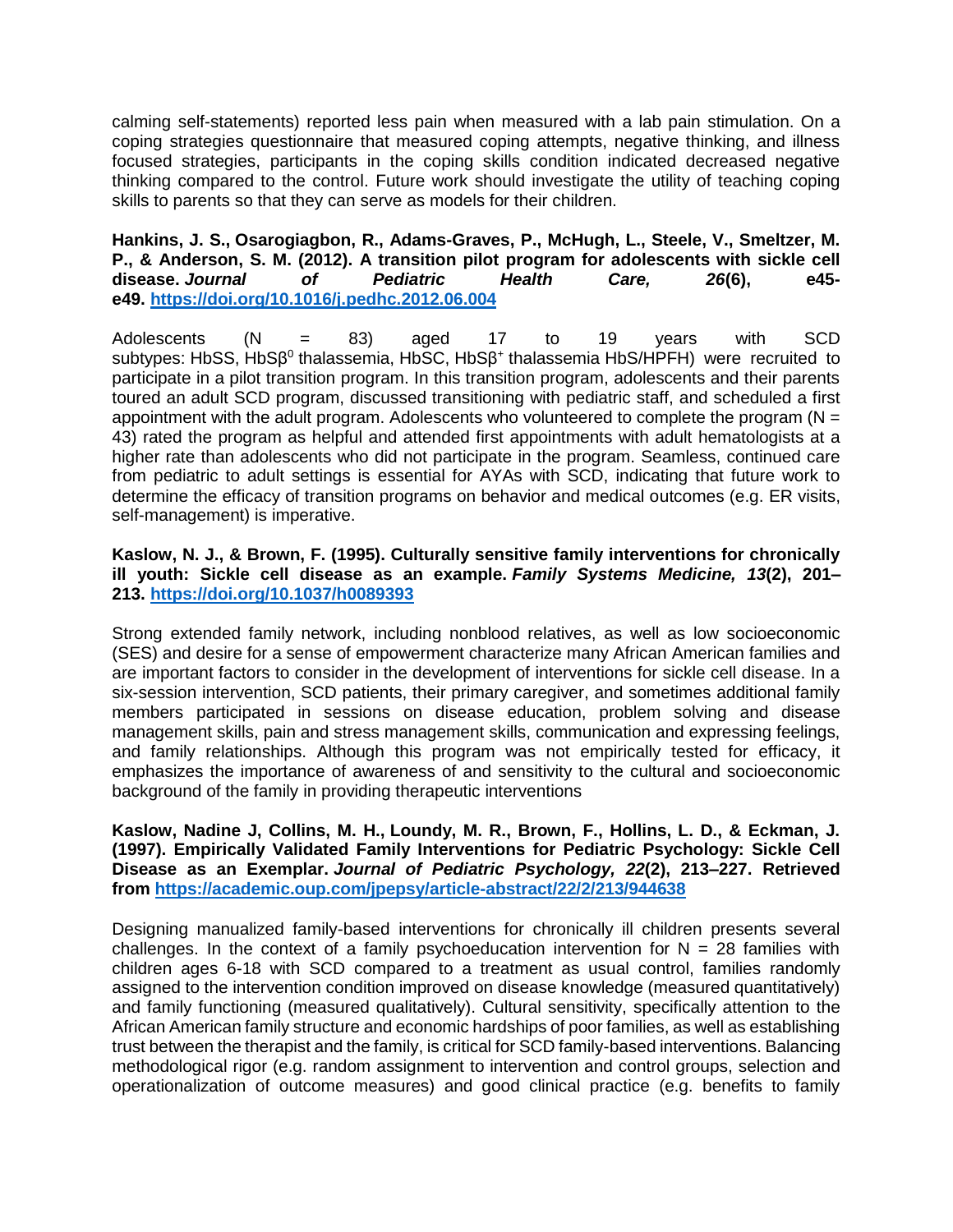functioning hat may not be captured through quantitative measures only) is key challenge in developing and implementing these interventions.

**Kaslow, N. J., Collins, M. H., Rashid, F. L., Baskin, M. L., Griffith, J. R., Hollins, L., & Eckman, J. E. (2000). The efficacy of a pilot family psychoeducational intervention for pediatric sickle cell disease (SCD).** *Families, Systems, & Health, 18***(4), 381- 404. <http://dx.doi.org/10.1037/h0091863>**

Children ( $N = 39$ ) aged 7 to 16 years with HbSS, HbSC, S $\beta$  thalassemia and their caregivers were randomly assigned to a family psychoeducational intervention or to a treatment as usual control. In the intervention condition, African American therapists taught families about SCD, coping with complications and pain, and fostering positive interpersonal relationships with family. Outcome measures, including a test of disease knowledge, psychological functioning (e.g. depression, internalizing and externalizing behaviors), and family cohesion, were assessed pre-, post-, and six months after the intervention. Relative to the controls, children and caregivers in the intervention indicated increased disease knowledge post-intervention but did not differ from controls in any other outcomes. Children also maintained increased disease knowledge six months after the intervention. Many families dropped out of the study as it progresses, indicating that future work should develop and evaluate strategies to provide family psychoeducation to treatment resistant families.

#### **Mulchan, S. S., Valenzuela, J. M., Crosby, L. E., & Diaz Pow Sang, C. (2016). Applicability of the SMART model of transition readiness for sickle-cell disease.** *Journal of Pediatric Psychology, 41***(5), 543–554. <https://doi.org/10.1093/jpepsy/jsv120>**

In a qualitative study, AYAs (N = 14, ages 14-24 years, HbSS, HbSC, Sβ thalassemia) and clinical experts ( $N = 10$ ) completed semi-structured interviews and questionnaires to identify the factors that influence transition readiness. AYAs and clinical experts discussed objective (not easily modified) factors, such as neurocognitive impairments that may be undetected and societal stigma/lack of awareness about SCD, especially stigma in relation to racial bias. They also discussed modifiable factors including pain management skills, communication about pain to providers, and health care navigation skills (e.g. acquiring adequate insurance). Future work can use the factors identified in this study to inform transition-readiness interventions and measures related to both individual AYAs' skills and socio-ecological factors (e.g. provider racial bias).

#### **Porter, J. S., Wesley, K. M., Zhao, M. S., Rupff, R. J., & Hankins, J. S. (2017). Pediatric to adult care transition: perspectives of young adults with sickle cell disease.** *Journal of Pediatric Psychology, 42***(9), 1016–1027. <https://doi.org/10.1093/jpepsy/jsx088>**

In a qualitative study, young adults ( $N = 19$ ) ages 18 to 30 years participated in focus groups to discuss factors that influence transition. Factors discussed were mostly consistent with factors in the SMART (Social-ecological Model of Adolescent and Young Adult Readiness to Transition) model. Young adults indicated that negative medical experiences, such as pain not being taken seriously by ER providers, relationships with adult providers, and taking responsibility for selfmanagement and self-advocacy skills affected their transitions. They also rated finding an adult provider, knowing when to seek emergency care, and understanding the impacts of healthy (e.g. medication adherence) and unhealthy (e.g. smoking) behaviors as important to transitioning. Transition interventions should focus on teaching and assessing transition skills and include peer support from adults who have successfully transitioned to adult healthcare.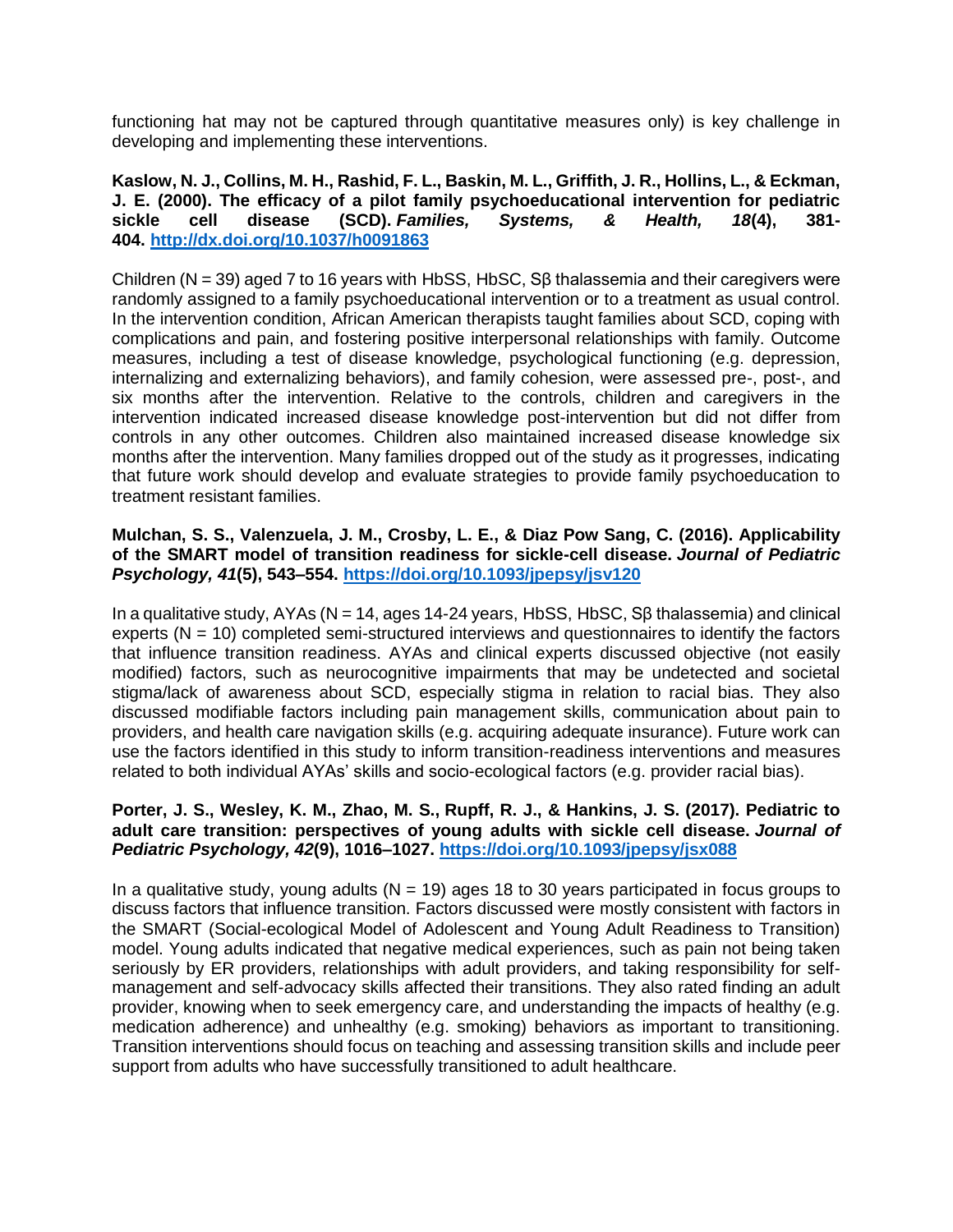## **Sansom-Daly, U. M., Peate, M., Wakefield, C. E., Bryant, R. A., & Cohn, R. J. (2012). A systematic review of psychological interventions for adolescents and young adults living with chronic illness.** *Health Psychology, 31***(3), 380–393. <https://doi.org/10.1037/a0025977>**

A systematic review evaluated 25 psychological intervention studies that targeted AYAs with diabetes, cancer, juvenile idiopathic arthritis, sickle cell disease, or asthma. Skill-based interventions, particularly communication skills and interventions with practical components (e.g. homework assignments, role playing), had more positive outcomes relative to peer support and educational interventions. However, many interventions displayed inconsistencies between the reported goals of the intervention and outcome measures (e.g. educational intervention lacking a disease knowledge measure). Future interventions should be developed and tested with methodological rigor to address disease-specific adjustment.

**Schwartz, L. A., Tuchman, L. K., Hobbie, W. L., & Ginsberg, J. P. (2011). A social-ecological model of readiness for transition to adult-oriented care for adolescents and young adults with chronic health conditions.** *Child: Care, Health and Development, 37***(6), 883– 895. <https://doi.org/10.1111/j.1365-2214.2011.01282.x>**

Evidenced based interventions that are informed by theory are necessary to support AYAs' successful transition from pediatric care to adult care. Existing transition literature focuses on patient age, disease knowledge, and disease skills as markers for transition readiness. A socioecological model of AYA transition readiness, the SMART model, was developed to extend beyond these variables to broader factors, including socio-cultural variables, factors related to the interconnections between patients, parents, and providers, and emphasis on variables that can modified through intervention. In pilot testing, the SMART model of transition readiness encompassed the factors that childhood cancer survivorship providers used in making transition decisions. Through this novel model, perspectives of multiple stakeholders (patients, parents, and providers) can inform transition interventions.

**Schwartz, Lisa A., Brumley, L. D., Tuchman, L. K., Barakat, L. P., Hobbie, W. L., Ginsberg, J. P., … Deatrick, J. A. (2013). Stakeholder validation of a model of readiness for transition to adult care.** *JAMA Pediatrics, 167***(10), 939– 946. <https://doi.org/10.1001/jamapediatrics.2013.2223>**

The SMART (Social-ecological Model of Adolescent and Young Adult Readiness to Transition) model was validated by three key groups of stakeholders: patients, parents, and providers. The SMART model includes preexisting factors (e.g. medical status, access to insurance) and modifiable variables (e.g. knowledge, self-efficacy, relationships) that affect transition readiness. AYA survivors of childhood cancer ( $N = 14$ ) ages 16 to 28 years with various diagnoses, parents of these patients, and providers participated in focus groups and then rated the importance of each component of the SMART model. These three stakeholder groups rated all components of SMART as important for successful transition from pediatric to adult care. Relationships/communication (e.g. family cohesion, patient-provider communication) was a particularly highly rated, contradicting the emphasis on knowledge in past transition literature. Transition is a multifaceted, dynamic process involving several psychosocial variables, indicating the need for multidisciplinary care teams. Future research should investigate the SMART model with larger samples to further demonstrate its validity in informing transition interventions and assessments.

**Schwartz, L.A., Daniel, L. C., Brumley, L. D., Barakat, L. P., Wesley, K. M., & Tuchman, L. K. (2014). Measures of readiness to transition to adult health care for youth with chronic**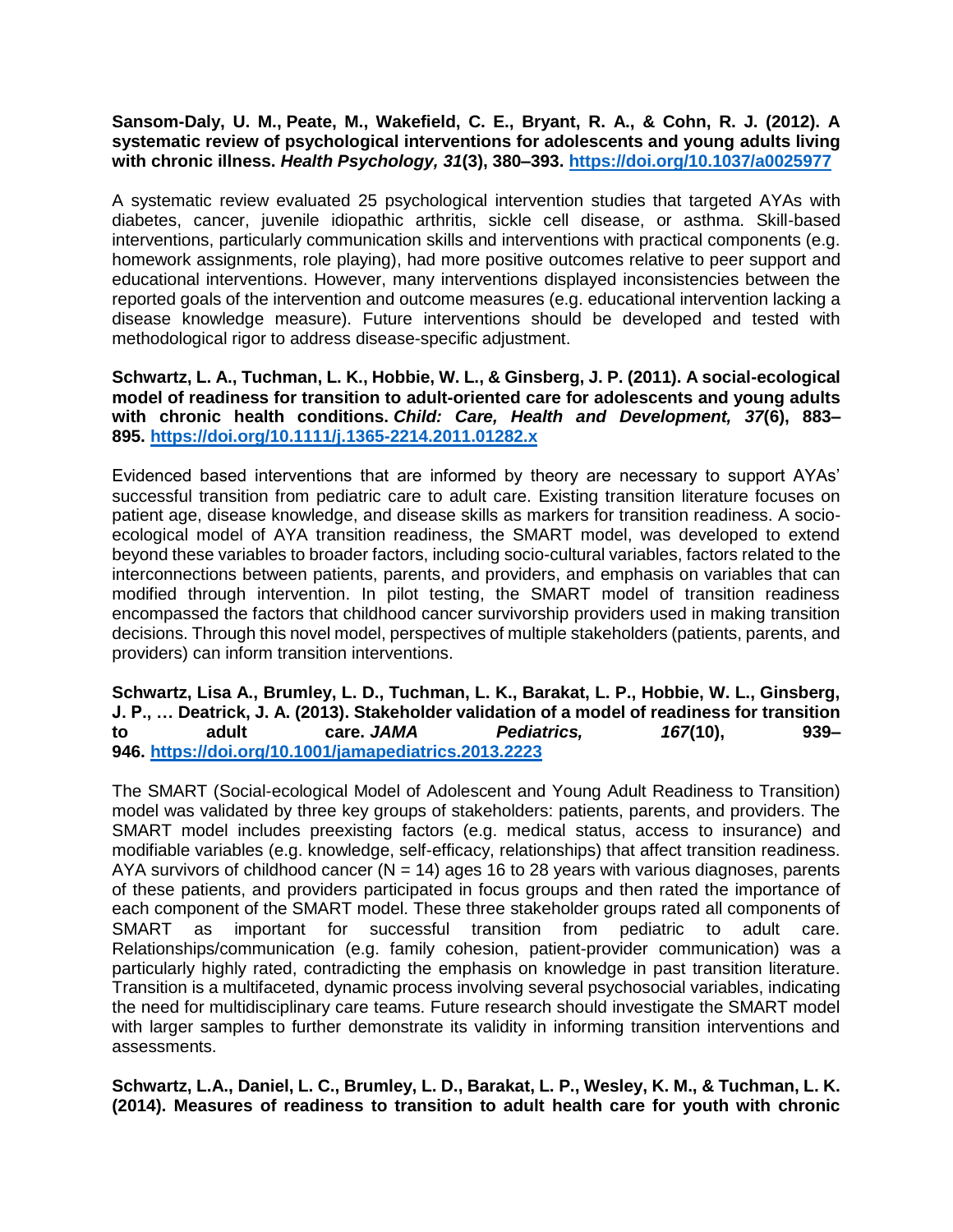**physical health conditions: A systematic review and recommendations for measurement testing and development.** *Journal of Pediatric Psychology, 39***(6), 588– 601. <https://doi.org/10.1093/jpepsy/jsu028>**

A systematic review examined four general and six disease specific transition readiness measures. General measures included assessments of disease knowledge, self-management and self-advocacy skills. Disease-specific measures assessed these factors, and some measured factors related to adult providers, psychosocial adjustment, and emotions about transitioning. Although these measures are a valuable starting point for development and validation of transition readiness measures, most were designed as clinical tools, precluding methodologically rigorous evaluation and precise definitions of transition-readiness. Recommendations include using multiple outcome variables in evaluating transition-readiness measures, strong theoretical frameworks including perspectives of multiple stakeholders, and using transition readiness measures to improve outcomes of transition readiness over time.

**Thomas, V. J., Dixon, A. L., & Milligan, P. (1999). Cognitive-behaviour therapy for the management of sickle cell disease pain: An evaluation of a community-based intervention.** *British Journal of Health Psychology, 4***(3), 209– 229. <https://doi.org/10.1348/135910799168588>**

British adolescents and young adults  $(N = 59)$  ages 15 to 35 years with HbSS were randomly assigned to complete a CBT group therapy for sickle cell disease pain, a group attention placebo therapy (i.e. a peer support group to discuss feelings about SCD), or no intervention. Outcome measures, including positive and negative pain-related cognitions, self-efficacy, reliance on powerful others (e.g. doctors), and affective distress showed greater improvement following the CBT intervention compared to the attention placebo and the control conditions. Although this CBT intervention appears to improve SCD pain, further research is necessary to determine health outcomes such as hospital admissions and long-term pain mangement.

**Treadwell, M., Telfair, J., Gibson, R. W., Johnson, S., & Osunkwo, I. (2011). Transition from pediatric to adult care in sickle cell disease: Establishing evidence-based practice and directions for research.** *American Journal of Hematology, 86***(1), 116– 120. <https://doi.org/10.1002/ajh.21880>**

Studying transition requires conceptual models that are translated into practice using evidencebased interventions that are assessed using consistent measures. Treadwell, Telfair, Gibson, Johnson, and Osunkwno (2011) discuss systemic and patient factors involved in transition as well as the components of model programs. Systemic issues include limited access to specialized adult providers and limited communication between pediatric and adult providers, while patient issues include lack of independent living skills and fearful expectations of the transition process. Model transition programs should emphasize disease knowledge, self-management and independent living skills, self-advocacy, school and employment plans, include support from adults with SCD who have successfully transitioned, and facilitate communication between patients, pediatric, and adult providers.

**Waldboth, V., Patch, C., Mahrer-Imhof, R., & Metcalfe, A. (2016). Living a normal life in an extraordinary way: A systematic review investigating experiences of families of young people's transition into adulthood when affected by a genetic and chronic childhood condition.** *International Journal of Nursing Studies, 62***, 44- 59. <https://doi.org/10.1016/j.ijnurstu.2016.07.007>**